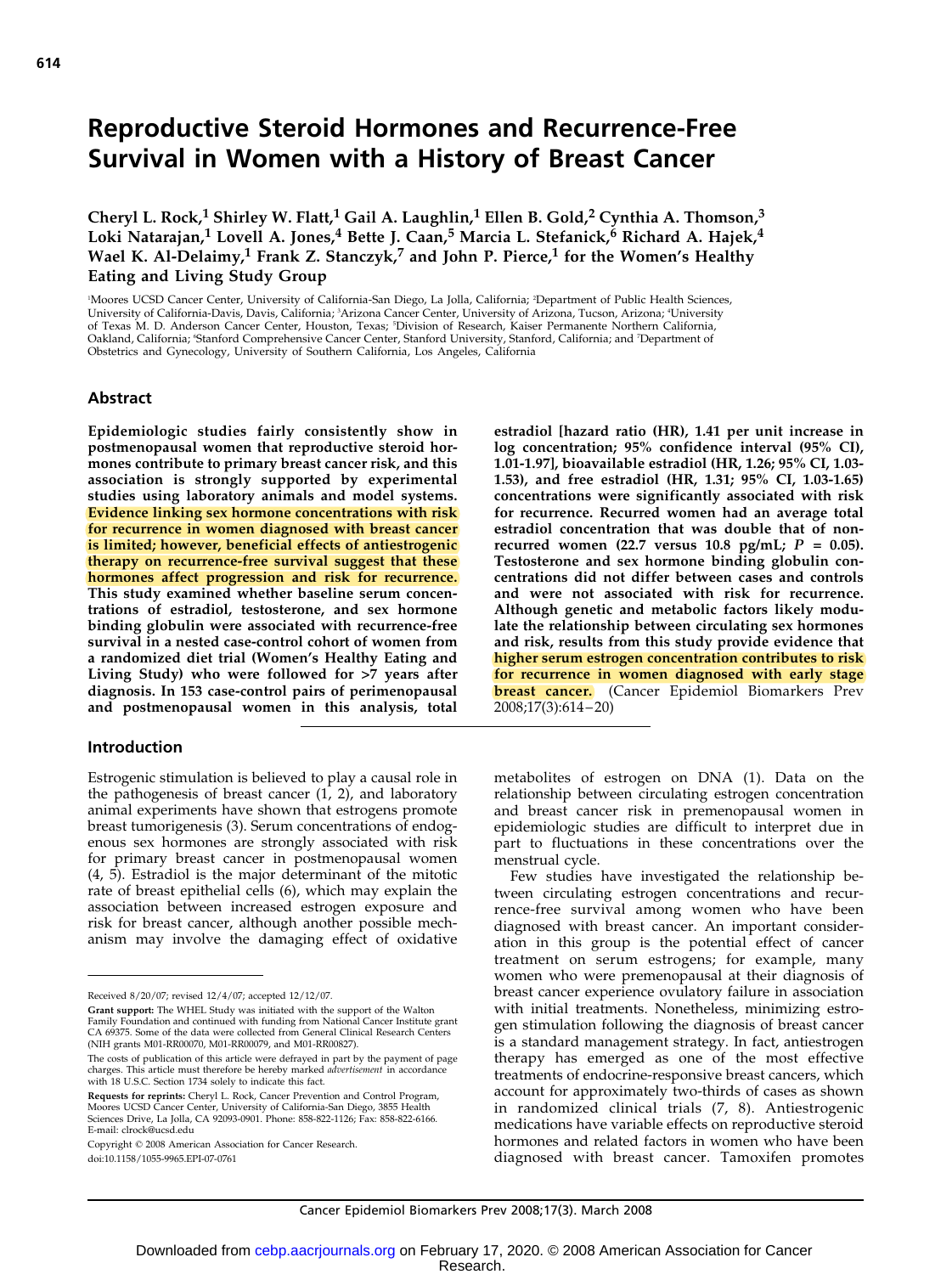increased concentrations of sex hormone binding globulin (SHBG) and estradiol (9, 10), whereas aromatase inhibitors reduce serum estrogens and have minimal effect on SHBG concentration in nonobese breast cancer survivors (11).

Serum concentrations of androgens, particularly androstenedione and testosterone, are also directly related to breast cancer risk in postmenopausal women (4). These hormones can be readily converted to estrone and estradiol, respectively. Also, they are typically present in concentrations higher than those of estrogens in postmenopausal women. Increased urinary testosterone concentration has been associated with poor outcome in women diagnosed with breast cancer (12), and higher serum testosterone concentration was a strong negative prognostic factor for new breast cancer events (contralateral breast cancer, distant metastasis, and local relapse) during 5.5 years of follow-up in a sample of 110 postmenopausal women who had been diagnosed and treated for breast cancer (13).

This analysis examines whether circulating concentrations of selected reproductive steroid hormones (total, bioavailable, and free estradiol and total, bioavailable, and free testosterone) and SHBG were associated with risk for recurrence in participants in the Women's Healthy Eating and Living (WHEL) Study, a dietary intervention trial. Using a nested case-control design, we examined whether higher baseline serum concentrations of estradiol and testosterone would be associated with increased likelihood of recurrence in this study sample.

# Materials and Methods

Study Participants. This paired analysis employs a nested case-control design within the WHEL Study, comparing cases (who recurred or experienced a new breast cancer) with matched controls who were recurrence free as described below. The WHEL Study is a multisite randomized trial that tested the effect of an intensive dietary intervention on disease-free survival in a cohort of women diagnosed previously with earlystage breast cancer who were recruited between 1995 and 2000. Details of the study design, protocol, and overall effect of the dietary intervention on outcome during the 7.3-year follow-up period have been reported previously (14, 15). Eligibility criteria included evidence from the medical record of a diagnosis within the past 4 years of primary operable invasive breast carcinoma categorized using the American Joint Committee on Cancer criteria (16) as stage I tumor ( $\geq$ 1 cm), stage II, stage IIIA, or stage IIIC; ages 18 to 70 years at diagnosis; treated with axillary dissection and total mastectomy or lumpectomy followed by primary breast radiation; not scheduled for or currently undergoing chemotherapy; no evidence of recurrent disease or new breast cancer since completion of initial local treatment; and no other invasive cancer in the past 10 years. Participants were recruited from seven clinical sites. Data on the original breast cancer diagnosis (date of diagnosis, tumor stage, grade, and estrogen receptor status) were reviewed and confirmed via medical record. Further, medical records for each reported breast cancer recurrence or new primary breast cancer diagnosed after study enrollment were reviewed and confirmed by two oncologists as reported previously (14, 15).

Relevant to this analysis, the protocol involved a clinic visit at enrollment and specified intervals, at which a fasting blood sample was collected; height, weight, and waist and hip circumferences were measured using standard procedures; and body mass index [weight (kg) / height (m<sup>2</sup>)] was computed. Additional data collected included demographic characteristics, selfreported menopausal status, history of bilateral oophorectomy, and adjuvant antiestrogen use. The institutional review boards of all the participating institutions approved procedures for this study, and written informed consent was obtained from all study participants before their enrollment.

Nested Case-Control Design. Within the WHEL Study cohort, each woman with a new breast cancer event was matched within a nested case-control design with a participant who was disease free. The matching strategy followed the work of Langholz and Thomas (17) and Lubin and Gail (18). Each recurrence (case) in year N was matched with another WHEL Study participant who was observed to be cancer free (control) after  $\overline{N}$  years. Controls could be matched with more than one case, and women who subsequently recurred could be controls for women who recurred earlier. Matching criteria were clinical site, cancer stage, age at cancer diagnosis, date of cancer diagnosis, and date of randomization into the WHEL Study. Most matches (67% for date of diagnosis and 88% for date randomized) were within 12 months of each other, and virtually all matches were within 3 years.

Although the present analysis focuses exclusively on baseline hormone concentrations, any recurred woman for whom either she or her match was missing a 1-year blood sample was excluded from this cohort. Therefore, 345 women (representing 188 recurrences, each paired with a nonrecurred match) constituted the initial cohort.

Dietary, Physical Activity, and Additional Data. Dietary fiber intake was included in the analysis because we have observed previously an inverse association between dietary fiber intake and serum estradiol concentration in a subsample of WHEL Study participants (19), and an inverse association between fiber intake and serum estrogens has been reported in other populations (20). The primary method of dietary assessment consisted of repeated 24-h dietary recalls, described in detail elsewhere (14). Briefly, each study particiant provided four 24-h dietary recalls including two weekdays and two weekend days over a 3-week period. Trained dietary assessors, who were blinded to the intervention or comparison group assignment of the participants, collected these data during telephone interviews. Nutrient calculations were done using the Nutrition Data System for Research software, developed by Nutrition Coordinating Center, University of Minnesota (Food and Nutrient Database 31, version 4.03, released November 2000).

Physical activity level has been found to be independently associated with survival after breast cancer diagnosis (21, 22) and was examined as a potential covariate in this analysis. In the WHEL Study, the frequency, duration, and intensity of physical activity were assessed by questionnaire and converted into metabolic equivalents (MET), and the measure was validated in a subsample of the WHEL Study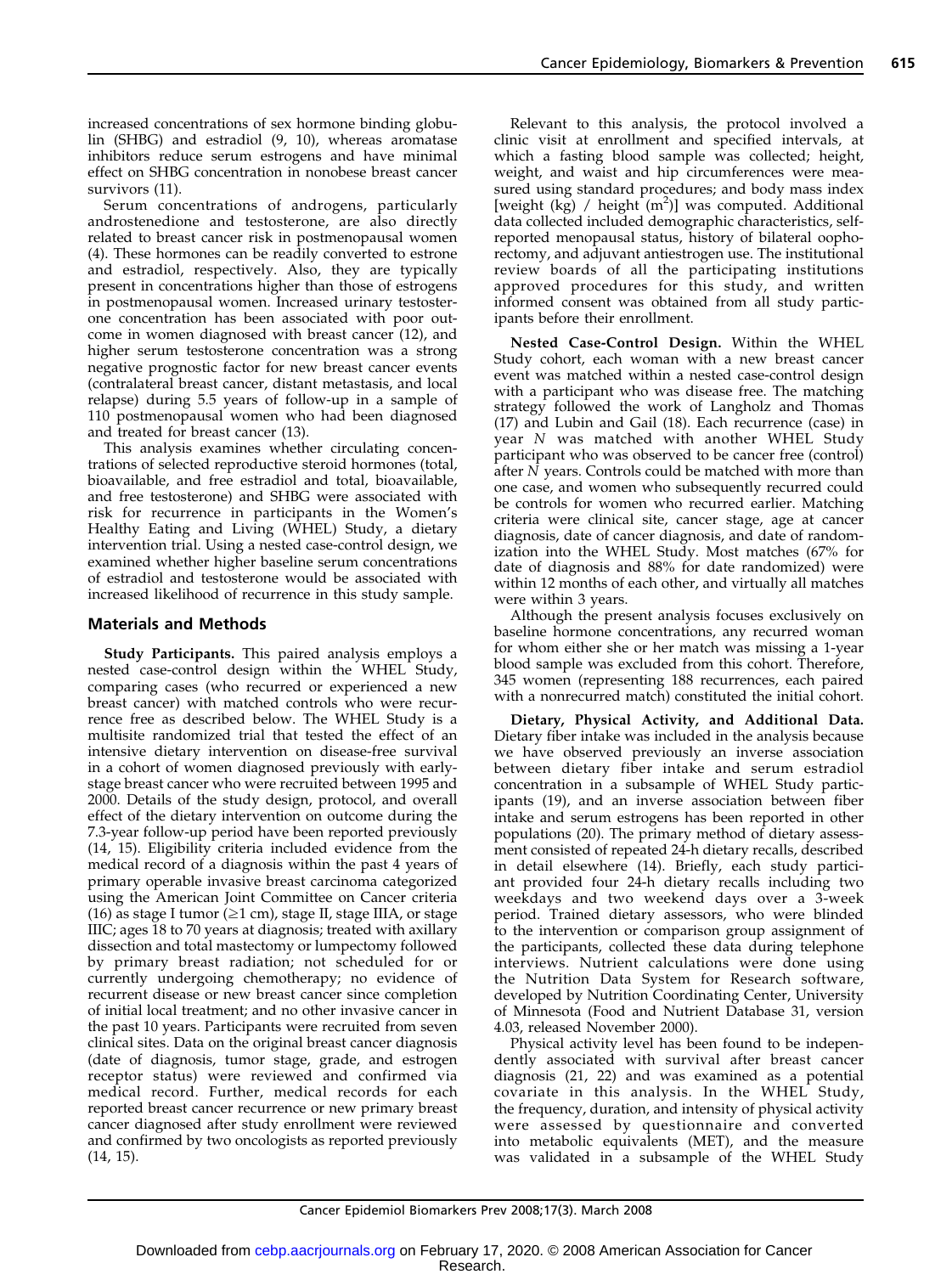participants (23). Total energy expenditure was obtained by weighting time spent per week by METs: mild physical activity was weighted 3 METs, moderate activity was weighted 5 METs, and vigorous activity was weighted 8 METs. Walking METs were assigned by walking speed. Unknown speed or 2 mph walking was weighted 2 METs, 3 mph walking was weighted 3 METs, 4 mph walking was weighted 4 METs, and >5 mph walking was weighted 6 METs (24). METs were not assigned for hours spent sitting or sleeping.

We have observed previously an inverse association between reported hot flashes and risk of breast cancer recurrence in WHEL Study participants assigned to the comparison group and taking tamoxifen (25). The WHEL Study assessed the occurrence and severity of hot flashes with a 34-item self-report symptom inventory that addresses a variety of physical and psychologic symptoms, including vasomotor symptoms, as described in detail elsewhere (14, 25, 26). In this study, we examined hot flashes at baseline as a covariate and also compared serum hormone concentrations in participants reporting hot flashes with those not reporting hot flashes.

Laboratory Analysis. Baseline blood samples were used to measure estradiol, testosterone and SHBG in the Reproductive Endocrine Research Laboratory of Frank Z. Stanczyk at the University of Southern California. Serum concentrations of total estradiol and testosterone were measured by RIA after organic solvent extraction and celite column chromatography; procedural losses were monitored by addition of tritiated standard to each sample before the extraction. These purification steps are critical for the measurement of samples from postmenopausal women because direct assays of estradiol and testosterone lack sufficient sensitivity. The sensitivities for testosterone and estradiol were 20 pg/mL and 4 ng/dL, respectively. The intraassay and interassay coefficients of variation ranged from 6% to 9% and 12% to 14%, respectively, at low, medium, and high levels in quality-control samples, spiked charcoal-stripped serum prepared in the Reproductive Endocrine Research Laboratory. Quality-control sample concentrations averaged 17 pg/mL (low), 71 pg/mL (medium), and 147 pg/mL (high) for estradiol and 10 ng/dL (low), 34 ng/dL (medium), and 95 ng/dL (high) for testosterone. Serum SHBG was measured using the Immulite 2000 analyzer and a two-site chemiluminometric sandwich assay (Siemens Medical Solutions Diagnostics); the sensitivity was 0.2 nmol/L; intraassay and interassay coefficients of variation were 6.5% and 8.7%, respectively. Bioavailable and free testosterone and estradiol were calculated using law of mass action equations (27). Total estradiol (or testosterone) includes SHBG-bound, albumin-bound and free hormone; bioavailable estrogen (or testosterone) includes albumin-bound and free hormone; and free estrogen (or testosterone) is free or unbound hormone. Women with estradiol concentrations

| Table 1. Characteristics of cases and controls within a nested case-control cohort of the WHEL Study |  |  |  |  |  |
|------------------------------------------------------------------------------------------------------|--|--|--|--|--|
|------------------------------------------------------------------------------------------------------|--|--|--|--|--|

|                                                   | Cases $(n = 153)$ | Controls ( $n = 153$ ) | $\boldsymbol{P}$ |
|---------------------------------------------------|-------------------|------------------------|------------------|
| Chemotherapy during initial treatment (%)         | 76.5              | 75.8                   | 0.86             |
| Tumor estrogen receptor status (%)                |                   |                        |                  |
| Estrogen receptor positive                        | 77.1              | 78.4                   | 0.79             |
| Estrogen receptor negative                        | 21.6              | 20.3                   |                  |
| Tamoxifen use at baseline (%)                     | 68.0              | 73.2                   | 0.32             |
| Age, y                                            | 55 $(8)$          | 55(7)                  | 0.56             |
| Ethnicity $(\%)$                                  |                   |                        |                  |
| White non-Hispanic                                | 83.7              | 88.9                   | 0.14             |
| Hispanic                                          | 7.8               | 3.9                    |                  |
| Other                                             | 8.5               | 7.2                    |                  |
| Body mass index, $\text{kg/m}^2$                  | 27.9(5.7)         | 27.8(5.7)              | 0.83             |
| Physical activity METs, min/wk                    | 703 (768)         | 742 (791)              | 0.67             |
| Waist/hip circumference ratio                     | 0.81(0.07)        | 0.81(0.09)             | 0.57             |
| Prior menopausal hormone therapy (%)              | 54.9              | 54.3                   | 0.90             |
| Hot flashes at baseline (%)                       | 67.3              | 68.6                   | 0.89             |
| History of bilateral oophorectomy (%)             | 13.1              | 15.7                   | 0.54             |
| Baseline dietary fiber intake, g/d                | 20.2(7.0)         | 21.4(8.1)              | 0.14             |
| Time from diagnosis to randomization, mo          | 23.1(12.0)        | 24.6 (11.3)            | 0.08             |
| Tumor stage (%)*                                  |                   |                        |                  |
| Ι                                                 | 17.7              | 17.7                   | 1.00             |
| <b>IIA</b>                                        | 32.7              | 32.7                   |                  |
| <b>IIB</b>                                        | 15.7              | 15.7                   |                  |
| <b>IIIA</b>                                       | 21.6              | 21.6                   |                  |
| IIIC                                              | 12.4              | 12.4                   |                  |
| Tumor grade (%)                                   |                   |                        |                  |
| $\perp$                                           | 8.5               | 14.4                   | 0.13             |
| $\mathbf{I}$                                      | 43.8              | 38.6                   |                  |
| III                                               | 38.6              | 38.6                   |                  |
| Unspecified                                       | 9.1               | 8.5                    |                  |
| Menopausal status (%)                             |                   |                        |                  |
| Postmenopausal                                    | 93.5              | 92.8                   | 0.80             |
| Perimenopausal                                    | 6.5               | 7.2                    |                  |
| Time from menopause to study entry [mean (SD)], y | 9.9(9.5)          | 9.4(8.5)               | 0.51             |

NOTE: Continuous variables were tested with paired t test, and categorical variables are tested with McNemar's paired  $\chi^2$  test. \*Tumor stage was an exact matching criterion.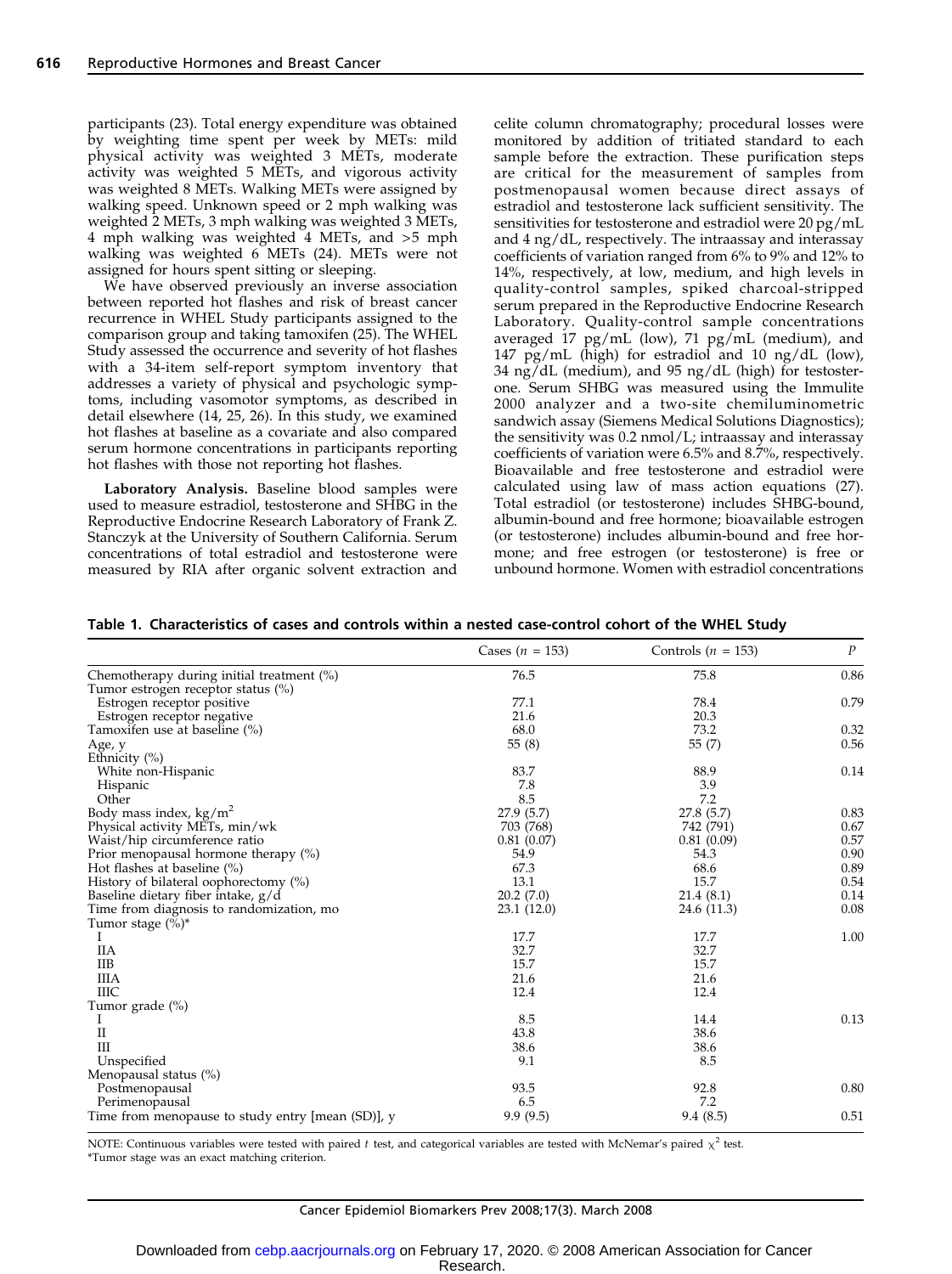Table 2. Hormone concentrations in case-control pairs

| Hormone                                                                                                                                                                         | Cases ( <i>n</i> = 153)                                                        |                                                                                                                   | Controls $(n = 153)$                                                                          | Paired $t$ test $(P)$                        | HR (95% CI)                                                                                                                    |                                              |
|---------------------------------------------------------------------------------------------------------------------------------------------------------------------------------|--------------------------------------------------------------------------------|-------------------------------------------------------------------------------------------------------------------|-----------------------------------------------------------------------------------------------|----------------------------------------------|--------------------------------------------------------------------------------------------------------------------------------|----------------------------------------------|
|                                                                                                                                                                                 | Mean (SD)                                                                      | Median<br>(interquartile range)                                                                                   | Mean (SD)<br>pairwise difference                                                              |                                              |                                                                                                                                |                                              |
| Estradiol $(pg/mL)$<br>Bioavailable estradiol $(pg/mL)$<br>Free estradiol $(pg/mL)$<br>Testosterone (ng/dL)<br>Bioavailable testosterone (ng/dL)<br>Free testosterone $(pg/mL)$ | 22.7(56.0)<br>12.5(29.8)<br>0.47(1.12)<br>30.6(18.7)<br>12.4 (8.8)<br>4.8(3.4) | $8.2(5.8-13.3)$<br>$4.64(2.8-9.1)$<br>$0.17(0.11-0.34)$<br>25.8 (19.5-36.7)<br>$10.7(7.5-13.7)$<br>$4.2(2.9-5.3)$ | $-11.8(51.2)$<br>$-6.4(26.8)$<br>$-0.24(1.01)$<br>$-1.8(24.4)$<br>$-1.7(10.6)$<br>$-0.7(4.1)$ | 0.05<br>0.02<br>0.02<br>0.99<br>0.52<br>0.53 | $1.41(1.01-1.97)$<br>$1.26(1.03-1.53)$<br>$1.31(1.03-1.65)$<br>$1.15(0.75-1.74)$<br>$1.21(0.82 - 1.80)$<br>$1.21(0.82 - 1.80)$ | 0.04<br>0.02<br>0.03<br>0.52<br>0.33<br>0.33 |
| $SHBG$ (nmol/L)                                                                                                                                                                 | 75.0 (40.7)                                                                    | $68.0(46.5-93.5)$                                                                                                 | $+5.6(58.7)$                                                                                  | 0.24                                         | $0.86(0.56-1.33)$                                                                                                              | 0.51                                         |

NOTE: Values shown are mean (SD) and median (interquartile range) for recurred women (cases), median (SD) difference in controls, significance level for paired t tests, HR (95% CI), and significance level for a Cox model of time to event adjusted for tumor grade (153 pairs) in the nested case-control cohort of the WHEL Study.

Paired t tests and Cox models were conducted using log-transformed pairwise data. HRs reflect risk per unit increase in log of hormone concentration.

below the sensitivity of the assay ( $n = 29$ ) were assigned the value of 3.0 pg/mL for total estradiol and 0.1 pg/mL for bioavailable estradiol.

**Statistical Analysis.** Premenopausal women ( $n = 30$ individuals in 26 pairs) and those whose estrogen levels exceeded 5 SDs from the mean ( $n = 9$  individuals in 9 pairs), as well as matched pairs for these outliers, were excluded from the present analysis, leaving 153 casecontrol pairs. Because 13 participants were used as both case and control and 12 of the control women were matched to multiple cases, the paired cohort included 281 unique individuals.

Characteristics of cases were compared with those of controls using paired t tests for continuous variables and McNemar's paired  $\chi^2$  tests for categorical variables. Hormone concentrations were log transformed to improve normality. We present medians (interquartile range) as well as means and SDs for cases and mean pairwise differences for controls.

The analysis of time to event (time from study entry to recurrence or censor point) used Cox proportional hazards regression models stratified by case-control pair number to examine the relationship between estrogen, testosterone, and SHBG concentrations on recurrencefree survival. Models were controlled for tumor grade, which has consistently shown a clear association with recurrence. Stage was not included in survival models because all pairs were matched exactly on stage. Any other variables that differed ( $P < 0.05$  initially and  $P < 0.15$  for subsequent sensitivity analysis) between cases and controls in the McNemar's  $\chi^2$  paired tests or paired t tests were considered for inclusion in Cox models. Finally, the association between hot flash status and baseline estrogen concentrations was examined using two-sample  $t$  tests on log-transformed data.

## Results

Women in the WHEL Study were randomized up to four years after diagnosis (averaging approximately two years) and then followed for an average of 7.3 years. Within this nested case-control design, the mean interval between diagnosis and recurrence was 5.6 years in the 153 cases, with a range of 1.6 to 12.0 years. In a preliminary evaluation of variability in hormone levels, hormone values for 33 self-reported perimenopausal women were compared with those of the postmenopausal women. None of the perimenopausal women had any measured hormone value that was outside the range of values for the postmenopausal women; therefore, the perimenopausal women were included in a preliminary analysis pool. Within the preliminary analysis pool, four postmenopausal and five perimenopausal women were excluded as outliers as described above. The two groups did not have any significant pairwise differences in use of chemotherapy, tumor estrogen receptor status, use of tamoxifen, age, ethnicity, body mass index, physical activity, waist/hip ratio, prior use of menopausal hormone therapy, hot flash status at baseline, previous bilateral oophorectomy, or dietary fiber intake (shown in Table 1). Approximately 93% of each group was postmenopausal, and cases did not differ from controls in mean interval between menopause and study entry (Table 1). Time between diagnosis and study entry averaged 23.1 (12.0) months [mean (SD)] in the recurred group and 24.6 (11.3) months in the matched controls.

As shown in Table 2, serum concentrations of total estradiol [hazard ratio (HR), 1.41; 95% confidence interval (95% CI), 1.01-1.97;  $P = 0.04$ ], bioavailable estradiol (HR, 1.26; 95% CI, 1.03-1.53;  $P = 0.02$ ), and free estradiol (HR, 1.31; 95% CI, 1.03-1.65;  $P = 0.03$ ) were each associated with risk for recurrence. Thus, the risk of recurrence increased by 41% per unit increase in log estradiol. In this matched sample, women who recurred had an average total estradiol concentration that was double the average for the nonrecurred women (22.7 versus 10.8 pg/mL;  $P = 0.05$ ). Likewise, average concentrations of free and bioavailable estradiol were more than double in the women who recurred compared with the nonrecurred women.

Controls had SHBG levels that were nonsignificantly higher and total, bioavailable, and free testosterone concentrations that were nonsignificantly lower than cases. SHBG and testosterone were not associated with risk for recurrence (Table 2). The same was true for the ratio of testosterone to estradiol using total, bioavailable, or free hormone fractions (data not shown).

Because time between diagnosis and study entry was marginally different between cases and controls, despite the fact that date of diagnosis and date of study entry were matching criteria in the case-control design, the analysis was rerun including time between diagnosis and study entry as a covariate. The resulting HRs for total,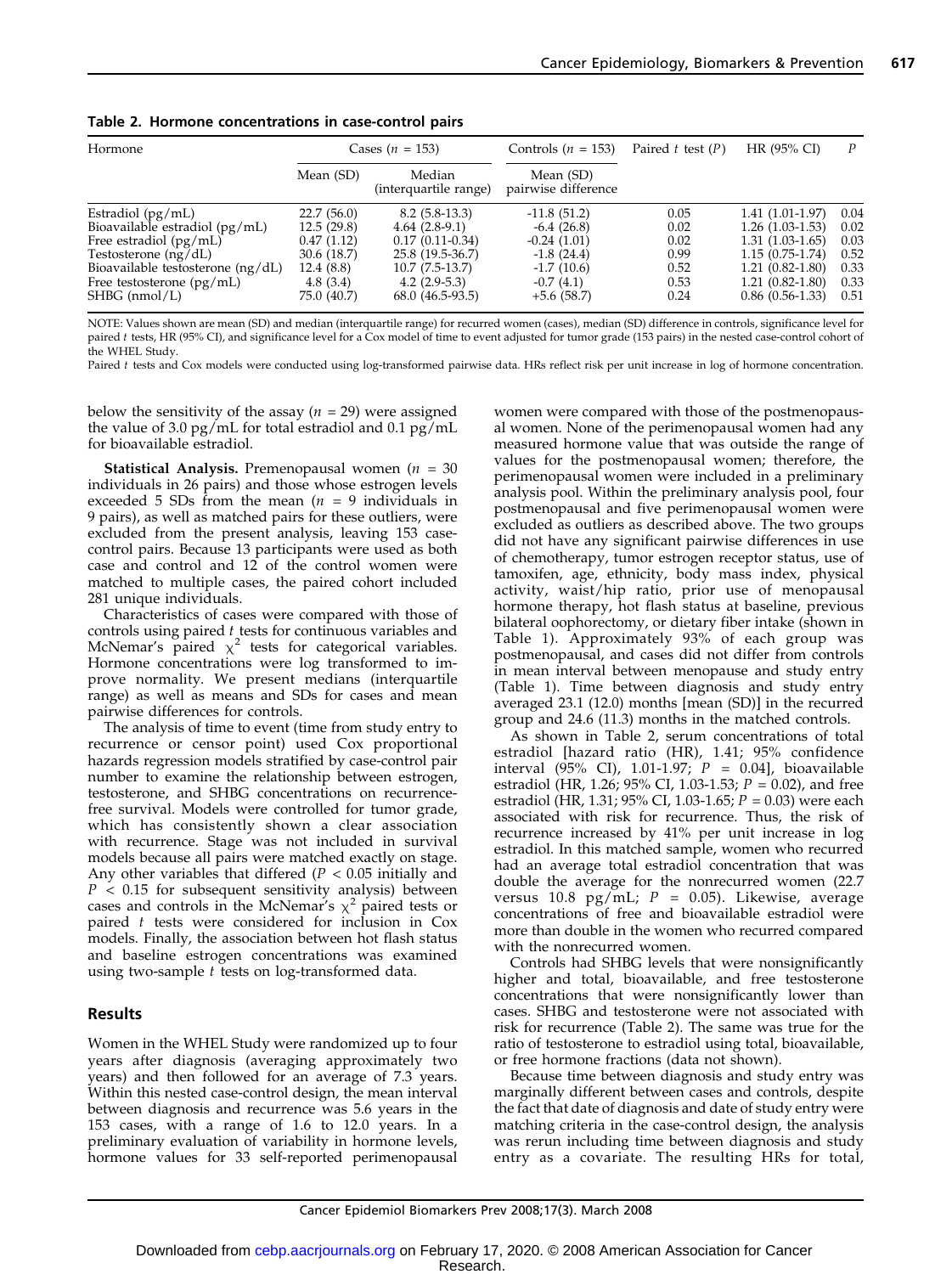bioavailable, and free estradiol did not change substantially (<3%) from those reported in Table 2. Likewise, models adjusted for hot flash status, menopausal status, ethnicity, and dietary fiber intake showed only slight differences in HRs from those reported in Table 2. Similarly, adjustment for body weight and intervention group assignment (variables not included in Table 1) had a negligible effect on HRs. Higher bioavailable and free estradiol concentrations predicted recurrence in all models.

In women who reported hot flashes at study entry, average total estradiol concentration was lower than that in women who did not experience hot flashes  $(n = 199 \text{ versus } 86, \mu = 12.1 \text{ versus } 24.9 \text{ pg/mL}; P = 0.01).$ Similarly, average bioavailable estradiol (6.6 versus 13.7 pg/mL) and free estradiol (0.25 versus 0.51 pg/mL) concentrations were lower in the group who reported hot flashes ( $P = 0.01$ ).

# **Discussion**

Results from this study provide evidence that higher serum estrogen concentrations contribute to risk for recurrence in women who have been diagnosed and treated for early-stage breast cancer. In a nested casecontrol cohort of women who were matched on key factors such as cancer stage and age at diagnosis, average concentrations of total, bioavailable, and free estradiol were more than double in the women who recurred compared with the nonrecurred women and were independently directly associated with likelihood of recurrence. Given the proliferative effect of estrogens on human mammary cells and the hypothesized DNAdamaging effects of estrogen and related metabolites on these cells (1), this association between estrogen status and progression of breast cancer is consistent with expectations. Further, these results are consistent with a prior WHEL Study finding suggesting that the presence of hot flashes was associated with reduced risk for recurrence (25). In this sample, women reporting hot flashes had significantly lower serum concentrations of total, bioavailable, and free estradiol. Contrary to expectations, we did not observe a relationship between serum testosterone concentrations and risk for recurrence. Although SHBG concentrations defined the estrogen fractions that we examined, which allowed the demonstration that higher levels of fractions that can affect peripheral tissues were associated with recurrence, this hormonal factor was not independently associated with recurrence.

The relationship between estrogen and breast carcinogenesis is complex (1). Reproductive steroid hormones are biochemically related, so teasing out independent associations from a group of compounds that are readily interconverted may not be an appropriate goal. More importantly, genetic polymorphisms in the synthesis and metabolic pathways for steroid hormones likely influence the relationship between circulating hormone concentrations and actual tissue exposure and responsiveness. Further, the interpretation of observational data (epidemiologic or clinical) is constrained by the inherent limitations in these investigations, such as timing of blood collections, laboratory measurement capabilities, and influencing factors such as lifestyle factors and various treatment modalities.

Studies of serum reproductive hormones and risk for primary breast cancer in postmenopausal women have linked higher levels of estrogens and androgens, and lower level of SHBG (which determines the pool of estrogens that can enter cells), with increased risk for primary breast cancer (6). For example, in a pooled analysis of data from nine prospective studies involving 663 postmenopausal women who developed breast cancer and 1,765 women who did not, risk increased significantly with increasing concentrations of total, bioavailable, and free estradiol; estrone, estrone sulfate; and androstenedione, dehydroepiandrosterone, dehydroepiandrosterone sulfate, and testosterone (4). In that pooled analysis, the relative risks were at least 2-fold greater in the highest versus the lowest quintile for estradiol and testosterone concentrations, and a 34% increased risk was observed in the lowest versus highest quintile for SHBG. In participants in the National Surgical Adjuvant Breast and Bowel Project Cancer Prevention Trial, who are at particularly high risk of breast cancer, circulating levels of estradiol, testosterone, and SHBG were not predictive of risk for primary breast cancer or responsiveness to tamoxifen (28). That finding illustrates that other risk factors and physiologic, biochemical, and genetic factors that characterize the individual course of breast carcinogenesis and cellular activities can affect the effect of estrogen status on risk for breast cancer.

Data on the relationship between serum reproductive hormones and progression or survival following the diagnosis of breast cancer are limited. Serum concentrations of testosterone, estradiol, and SHBG and risk for recurrence were examined in 110 women who had been diagnosed and treated for breast cancer and had participated in the Diet and Androgens Trial-2 (13), another diet intervention study. Over a follow-up period of 5.5 years, 31 participants in that study experienced a new breast cancer event (contralateral breast cancer, distant metastasis, or local relapse). The HRs (95% CIs) were 1.8 (0.5-6.3) for the middle tertile and 7.2 (2.4-21.4) for the upper tertile of baseline testosterone concentration. Although serum concentration of estradiol also was higher in recurred women compared with women who did not recur, an independent effect was not observed when adjusted for testosterone levels. In 107 of those participants, an analysis of hormone levels measured at 1 year post-enrollment suggested that women who exhibited a reduction in testosterone concentration from above to below the median had a reduced risk of recurrence (HR, 0.15; 95% CI, 0.03-0.71) compared with women whose testosterone levels remained high at follow-up. In another more recent investigation (29), higher plasma testosterone concentration was observed to predict poorer prognosis in a cohort of 194 postmenopausal women diagnosed with early-stage breast cancer who participated in a randomized fenretinide trial as untreated controls. Notably, estrogen concentrations were not examined in that study. In contrast with these two small previous studies, testosterone concentrations were not significantly associated with recurrence-free survival in the present study, although the point estimates were lower in controls compared with cases. Differences in some characteristics of the study participants may explain the conflicting findings relating to testosterone and prognosis; for example, the women in the other more recent investigation never received chemotherapy or hormonal therapy (28).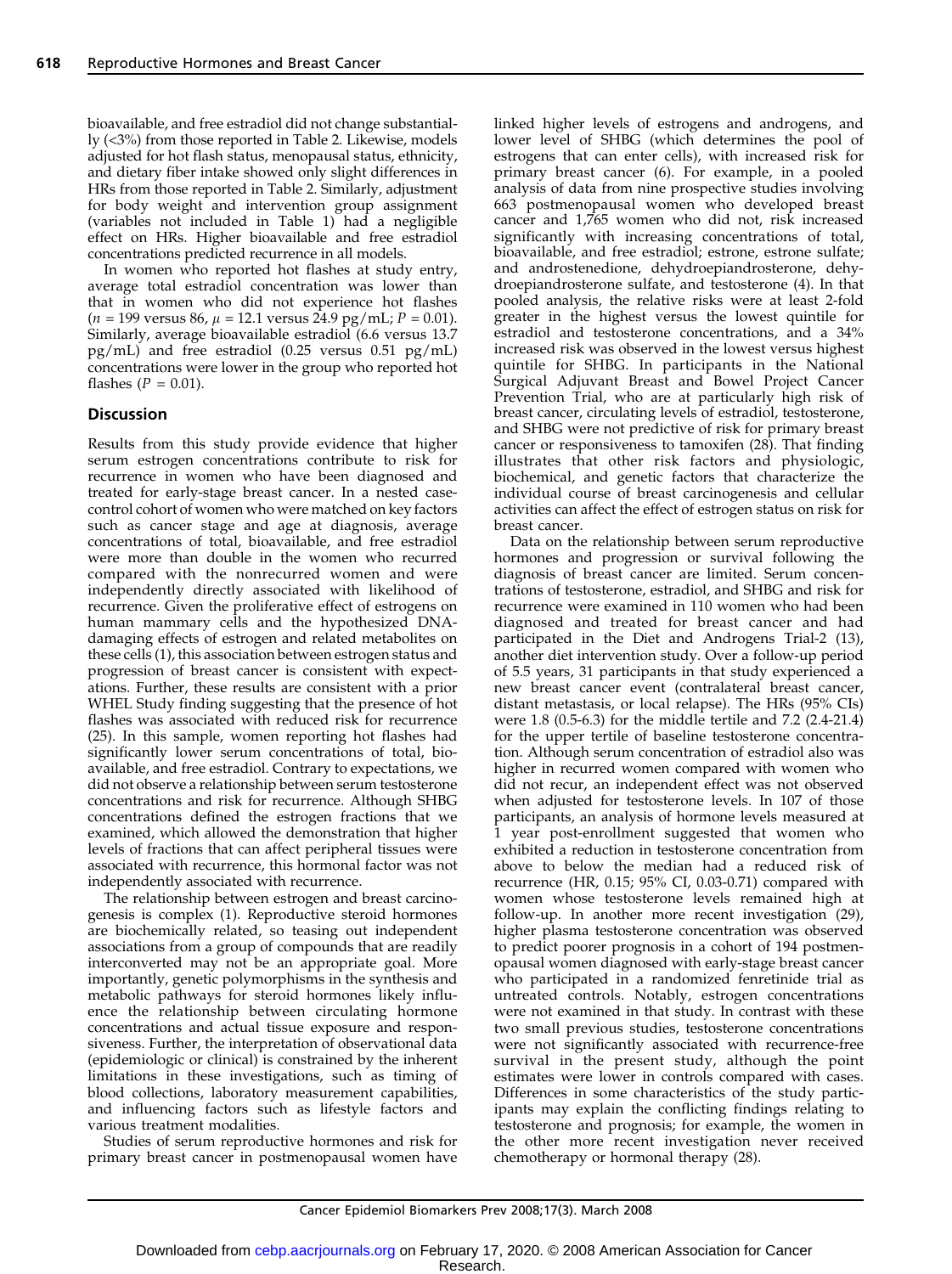Genetic polymorphisms that affect synthesis and metabolism of reproductive steroid hormones would be expected to influence circulating levels of these hormones, peripheral tissue concentrations, and, potentially, risk for recurrence (1). In the Health, Eating, Activity and Lifestyle Study, associations between the CYP17, COMT, and SHBG polymorphisms and serum sex hormone concentrations were examined in 366 postmenopausal breast cancer survivors (27). In that study, no associations between any of the genotypes examined and sex hormone concentrations were observed when analyzing for main effects, although CYP17 and SHBG variants were associated with a few differences in androgen, estradiol, and SHBG levels in small subsets of those participants. Whether these polymorphisms affect peripheral tissue concentrations or overall survival, within the context of potentially multiple polymorphisms and other influencing factors, such as diet, physical activity, treatment modalities, and other characteristics that contribute to risk, is unknown and will be challenging to disentangle.

As reported previously (15), the WHEL Study diet intervention (high in vegetables, fruit, and fiber and low in fat) did not have an overall effect on recurrence or survival. However, we have observed previously that the diet intervention was associated with an average 32% reduction in serum bioavailable estradiol concentration at 1 year following enrollment in a subset of study participants (19). That analysis, other populations (20), and laboratory animal studies (31) have identified dietary fiber as one dietary component that feasibly could modulate estrogen status by interfering with enterohepatic circulation. In the present analysis, we did not observe a difference in dietary fiber intake in women who recurred compared with women who did not recur.

This study has several limitations. The nested casecontrol design is a statistically powerful approach, and the number of participants in this study exceeds that examined in other analyses of serum reproductive hormone concentrations and risk for recurrence in breast cancer survivors; this is still a relatively small study, particularly in view of the heterogeneous nature of human breast carcinogenesis. Further, we recognize that numerous genetic and other factors, including diurnal variation, may influence serum hormone concentrations and their effect on risk for recurrence, which likely explains why a significant association with serum estrogen (and not testosterone or SHBG) concentration was identified in spite of using a powerful study design. Also, we examined blood samples from only one time point for this hormone analysis. In the general population, the within-person correlations between measurements of reproductive hormone concentrations collected at least 1 year apart are moderately high for estrogen and somewhat higher for testosterone and SHBG (6). However, women who have been diagnosed and treated for breast cancer may have greater variability in reproductive hormone concentrations, so characterizing status based on one measurement may be considered a limitation. The mean interval between diagnosis and WHEL Study enrollment was  $\sim$  2 years (14, 15), and chemotherapy and tamoxifen usage was similar in the recurred and nonrecurred women in the cohort analyzed in the present study, so effects of treatment were unlikely

to bias the analysis. Follow-up data on hormonal response to the diet intervention were also not available for this analysis, and we would expect those data, in addition to characterizing genetic polymorphisms, could provide additional insights.

In summary, this study found significant independent associations between serum concentrations of total, bioavailable, and free estradiol and risk for recurrence in a nested case-control study design involving 153 casecontrol pairs of women diagnosed and treated for earlystage breast cancer. Although genetic and metabolic factors likely modulate the relationship between circulating sex hormones and risk, results from this study provide evidence that higher serum estrogen concentration contributes to risk for recurrence in this population.

## Acknowledgments

The WHEL Study Group: Cancer Prevention and Control Program, University of California-San Diego (San Diego, CA): John P. Pierce, Ph.D. (Principal Investigator); Cheryl L. Rock, Ph.D., R.D.; Susan Faerber, B.A.; Vicky A. Newman, M.S., R.D.; Shirley W. Flatt, M.S.; Sheila Kealey, M.P.H.; Loki Natarajan, Ph.D.; and Barbara A. Parker, M.D.; Center for Health Research (Portland, OR): Njeri Karanja, Ph.D., and Mark Rarick, M.D.; Kaiser Permanente Northern California (Oakland, CA): Bette J. Caan, Dr.P.H., and Lou Fehrenbacher, M.D.; Stanford University/University of California-San Francisco (Palo Alto, CA): Marcia L. Stefanick, Ph.D., and Robert W. Carlson, M.D.; University of Arizona (Tucson and Phoenix, AZ): Cynthia A. Thomson, Ph.D., R.D., and James Warnecke, M.D.; University of California-Davis (Davis, CA): Ellen B. Gold, Ph.D., and Sidney Scudder, M.D.; University of California-San Diego Cancer Center (San Diego, CA): Linda Wasserman, M.D., Ph.D., and Kathryn A. Hollenbach, Ph.D.; and University of Texas M. D. Anderson Cancer Center (Houston, TX): Lovell A. Jones, Ph.D., and Richard Theriault, D.O.

#### References

- 1. Clemons M, Goss P. Estrogen and the risk of breast cancer. N Engl J Med 2001;344:276 – 85.
- Russo J, Russo IH. Toward a physiological approach to breast cancer
- prevention. Cancer Epidemiol Biomarkers Prev 1994;3:353 64. 3. Snekeker SM, Diaugustine R. Hormonal and environmental factors affecting cell proliferation and neoplasia in the mammary gland. In: Huff J, Boyd J, Barrett JC, editors. Cellular and molecular mechanisms of hormonal carcinogenesis: environmental Influences. New York: Wiley-Liss; 1996.
- 4. Endogenous Hormones and Breast Cancer Collaborative Group. Endogenous sex hormones and breast cancer in postmenopausal women: reanalysis of nine prospective studies. J Natl Cancer Inst 2002;94:606 – 16.
- 5. Endogenous Hormones and Breast Cancer Collaborative Group. Body mass index, serum sex hormones, and breast cancer risk in postmenopausal women. J Natl Cancer Inst 2003;95:1218 – 26.
- 6. Key TJ. Serum oestradiol and breast cancer risk. Endocr Relat Cancer 1999;6:175 – 80.
- 7. Goss PE, Ingle JN, Martino S, et al. A randomized trial of letrozole in postmenopausal women after five years of tamoxifen therapy for early-stage breast cancer. N Engl J Med 2003;349:1793 – 802.
- Altundag K, Ibrahim NK. Aromatase inhibitors in breast cancer: an overview. Oncologist 2006;11:553 – 62.
- 9. Mourits MJE, De Vries EGE, Willemse PHB, Ten Hoor KA, Hollema H, Van der Zee AG. Tamoxifen treatment and gynecologic side effects: a review. Obstet Gynecol 2001;97:855 – 60.
- 10. Lum SS, Woltering EA, Fletcher WS, Pommier RF. Changes in serum estrogen levels in women during tamoxifen therapy. Am J Surg 1997; 173:399 – 402.
- 11. Harper-Wynne CL, Sacks NPM, Shenton K, et al. Comparison of the systemic and intratumoral effects of tamoxifen and the aromatase inhibitor vorozole in postmenopausal patients with primary breast cancer. J Clin Oncol 2002;20:1026 – 35.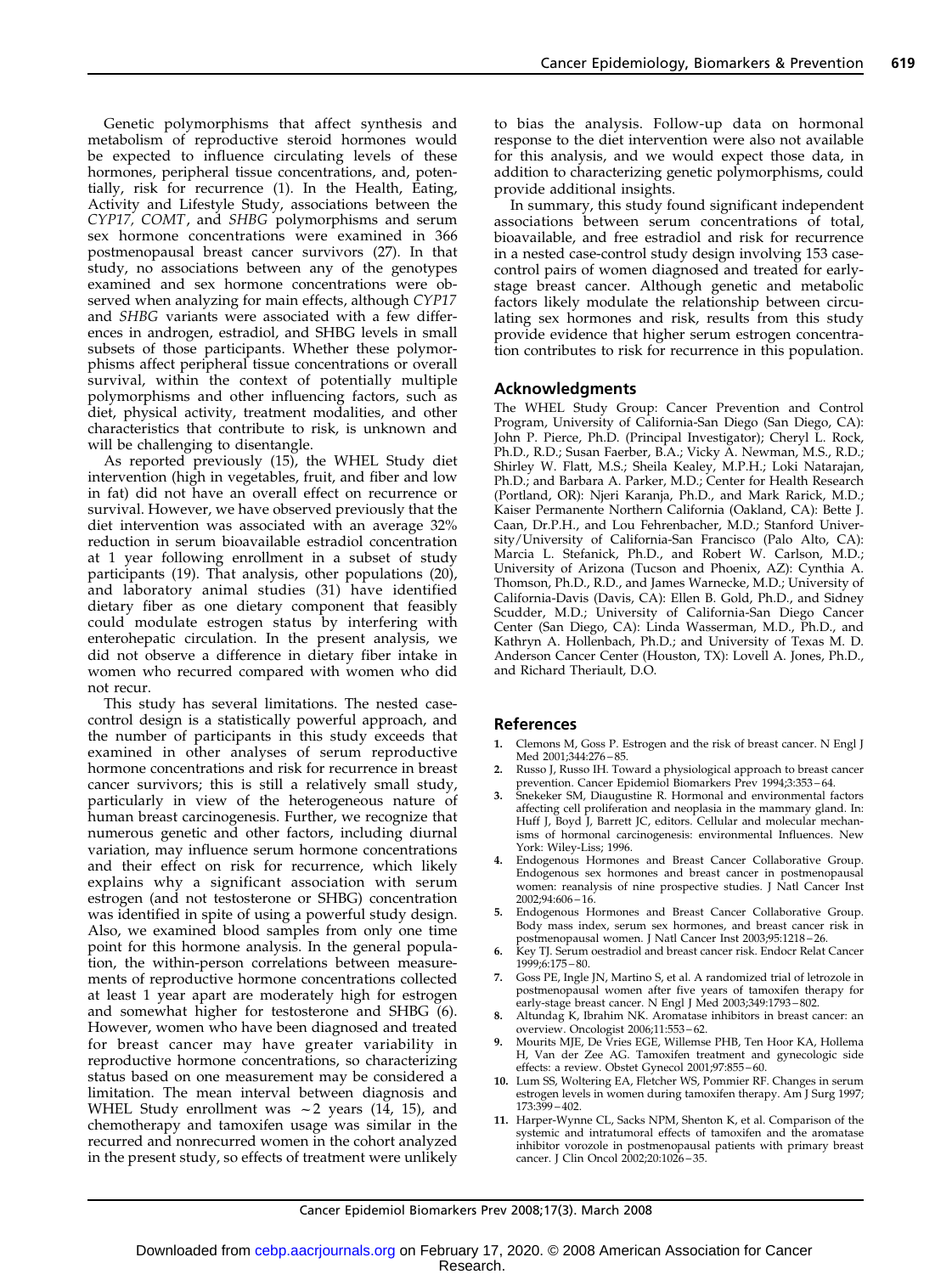- 12. Secreto G, Zumoff B. Paradoxical effects associated with supranormal urinary testosterone excretion in premenopausal women with breast cancer: increased risk of postmastectomy recurrence and higher remission rate after ovariectomy. Cancer Res 1983;43:  $3408 - 11$ .
- 13. Berrino F, Pasanisi P, Bellati C, et al. Serum testosterone levels and breast cancer recurrence. Int J Cancer 2005;113:499 – 502.
- 14. Pierce JP, Faerber S, Wright FA, et al. A randomized trial of the effect of a plant-based dietary pattern on additional breast cancer events and survival: Women's Healthy Eating and Living (WHEL) Study. Control Clin Trials 2002;23:728 – 56.
- 15. Pierce JP, Natarajan L, Caan BJ, et al. The influence of a diet very high in vegetables, fruit, and fiber and low in fat on prognosis following treatment for breast cancer: the Women's Healthy Eating and Living (WHEL) randomized trial. JAMA 2007;298:289 – 98.
- 16. American Joint Committee on Cancer. Manual for staging of cancer. 6th ed. New York: Springer-Verlag; 2002.
- 17. Langholz B, Thomas DC. Nested case-control and case-cohort methods of sampling from a cohort: a critical comparison. Am J Epidemiol 1990;131:169 – 76.
- 18. Lubin JH, Gail MH. Biometrics 1984. Biased selection of controls for case-control analyses of cohort studies. Biometrics 1984;40:  $63 - 75.$
- 19. Rock CL, Flatt SW, Thomson CA, et al. Effects of a high-fiber, low-fat diet intervention on serum concentrations of reproductive steroid hormones in women with a history of breast cancer. J Clin Oncol 2004;22:2379 – 87.
- 20. Monroe KR, Murphy SP, Henderson BE, et al. Dietary fiber intake and endogenous serum hormone levels in naturally postmenopausal Mexican American women: the Multiethnic Cohort Study. Nutr Cancer 2007;58:127 – 35.
- 21. Holmes MD, Chen WY, Faskanich D, Kroenke CH, Colditz GA. Physical activity and survival after breast cancer diagnosis. JAMA 2005;293:2479 – 86.
- 22. Pierce JP, Stefanick ML, Flatt SW, et al. Greater survival in physically active women with high vegetable-fruit intake regardless of obesity in breast cancer survivors. J Clin Oncol 2007;25:2345 – 51.
- 23. Johnson-Kozlow M, Rock CL, Gilpin EA, Hollenbach KA, Pierce JP. Validation of the WHI brief physical activity questionnaire among women diagnosed with breast cancer. Am J Health Behav 2007;31: 193 – 202.
- 24. Ainsworth BE, Haskell WL, Whitt MC, et al. Compendium of physical activities: an update of activity codes and MET intensities. Med Sci Sport Exerc 2000;32:S498 – 504.
- 25. Mortimer JE, Flatt SW, Parker BA, et al. Tamoxifen, hot flashes and recurrence in breast cancer. Breast Cancer Res Treat 2007;10.1007/ s10549-007-9612-x.
- 26. Gold EB, Flatt SW, Pierce JP, et al. Dietary factors and vasomotor symptoms in breast cancer survivors: the WHEL Study. Menopause 2006;13:423 – 33.
- 27. Abrahamson PE, Tworoger SS, Aiello EJ, et al. Associations between the CYP17, CYP1B1, COMT and SHBG polymorphisms and serum sex hormones in post-menopausal breast cancer survivors. Breast Cancer Res Treat 2007;10.1007/s10549-006-9426-2.
- 28. Sodergard R, Backstrom T, Shanbhag V, Carstensen H. Calculation of free and bound fractions of testosterone and estradiol-17 $\beta$  to human plasma proteins at body temperature. J Steroid Biochem 1982;16:  $\rm{801-10}$ .
- 29. Beattie MS, Costantino JP, Cummings SR, et al. Endogenous sex hormones, breast cancer risk, and tamoxifen response: an ancillary study in the NSABP Breast Cancer Prevention Trial (P-1). J Natl Cancer Inst 2006;98:110 – 5.
- 30. Micheli A, Meneghini E, Secreto G, et al. Plasma testosterone and prognosis of postmenopausal breast cancer patients. J Clin Oncol 2007;25:2685 – 90.
- 31. Art CJ, Govers CA, van den Berg H, et al. In vitro binding of estrogens by dietary fiber and the in vivo apparent digestibility tested in pigs. J Steroid Biochem Mol Biol 1991;38:621 – 8.